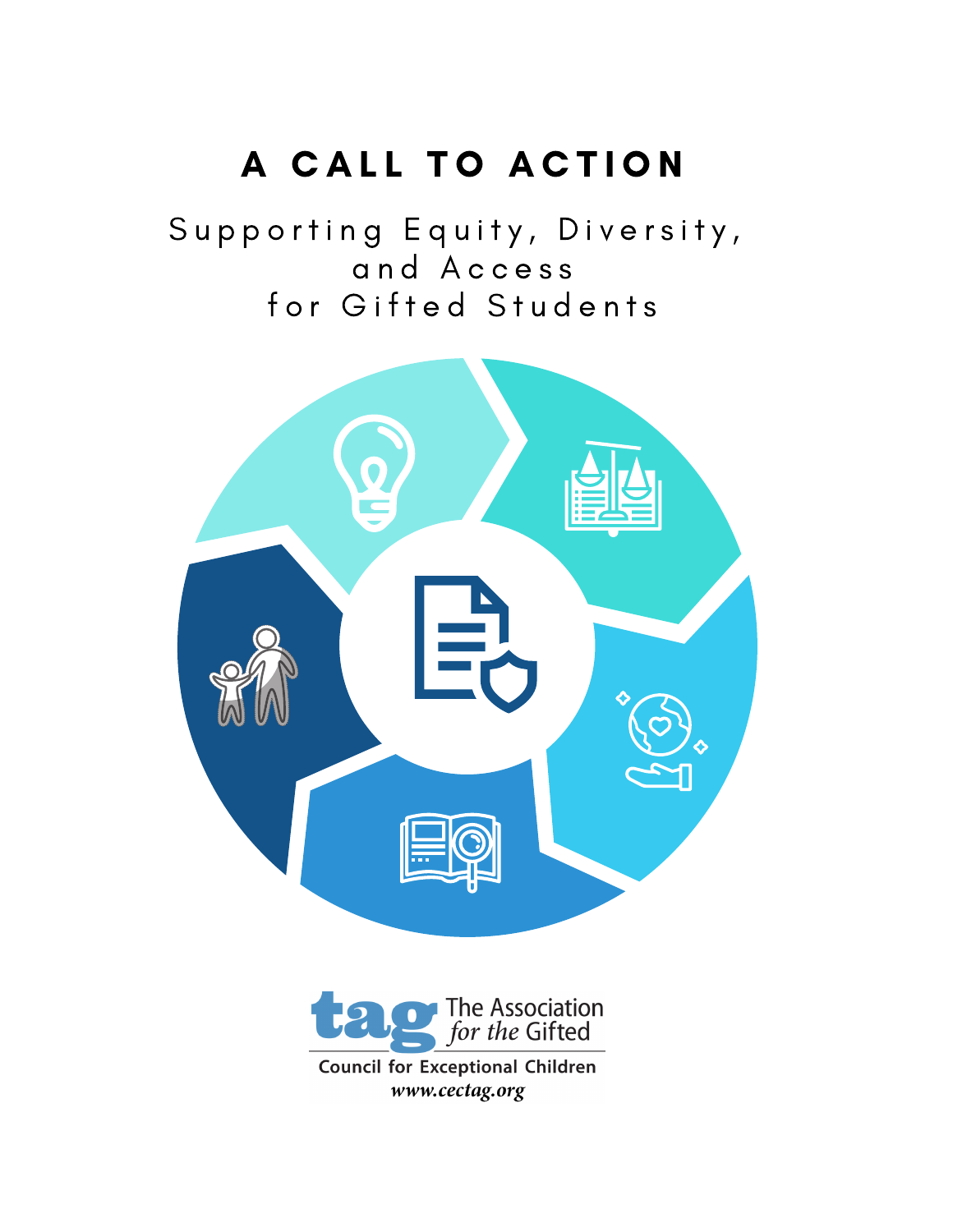#### **Diversity, Equity, and Access Committee Members, 2020**

Javetta Jones-Roberson, Ed.D., Chair Lynette Breedlove, Ph.D. Michelle Buchanan, Ph.D Debbie Dailey, Ed.D. Ken Dickson, M.Ed. Tracy Inman, Ed.D. Julia Link Roberts, Ed.D. Debbie Troxclair, Ph.D.

#### **The Association for the Gifted (TAG) Board of Directors, 2020**

Lynette Breedlove, Ph.D., President Tracy L. Cross, Ph.D., Past President Debbie Dailey, Ed.D., President-Elect Wendy A. Behrens, M.A.Ed., Secretary Tracy Inman, Ed.D., Treasurer Debbie Troxclair, Ph.D., Division Representative to the Representative Assembly Christine Weber, Ph.D., Division Representative to the Representative Assembly An Almquist, Ph.D., Member-At-Large Angela Novak, Ph.D., Membership Coordinator Jennifer Robins, Ph.D., JEG Editor Jennifer Jolly, Ph.D., JEG Editor Kim Hardin, Ph.D., Newsletter Editor Bruce Riegel, Ed.D., Council of State Directors of Programs for the Gifted Representative Michelle Buchanan, Ph.D., Public Relations Coordinator Julia Link Roberts, Ed.D., Standards and Accreditation Coordinator Javetta Jones-Roberson, Ed.D., Diversity, Equity, and Access Committee Chair Ken Dickson, M.Ed., Children and Youth Advocacy Network Coordinator Claire Hughes, Ph.D., Children and Youth Advocacy Network Coordinator

The Association for the Gifted (TAG) has had a focus on equity, diversity, and access for two decades. In 2001, the original document issued by TAG was entitled *Diversity and Developing Gifts and Talents: A Call to Action*. This call to action was updated and reissued in 2009. Thus, TAG's current document *A Call to Action: Supporting Equity, Diversity, and Access for Gifted Students* continues the priority and restates the continuing need to address these important issues in the third decade of the 21<sup>st</sup> century.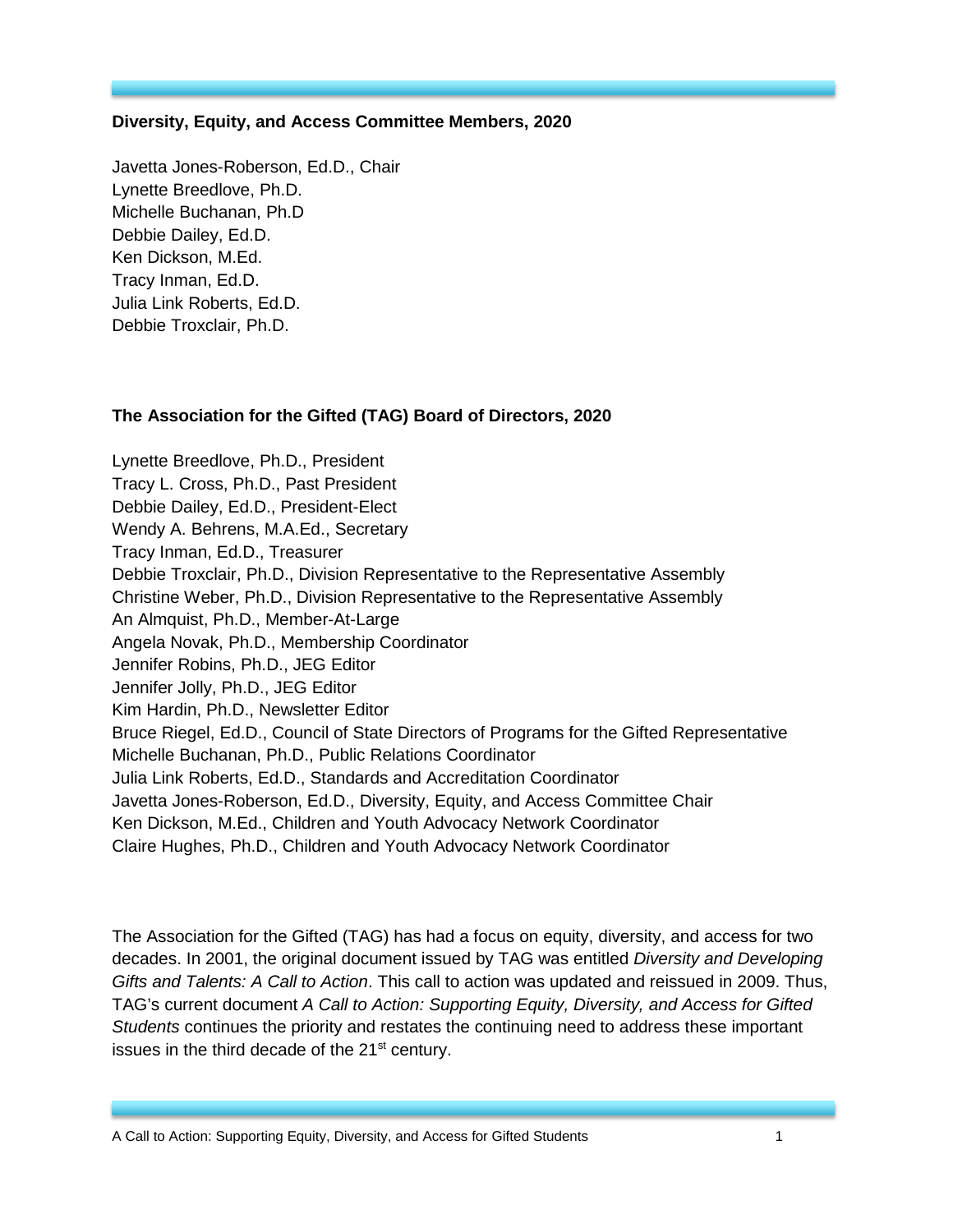# **Contents**

| A Call to Action: Supporting Equity, Diversity, and Access for Gifted Students 3 |  |
|----------------------------------------------------------------------------------|--|
|                                                                                  |  |
|                                                                                  |  |
|                                                                                  |  |
|                                                                                  |  |
|                                                                                  |  |
|                                                                                  |  |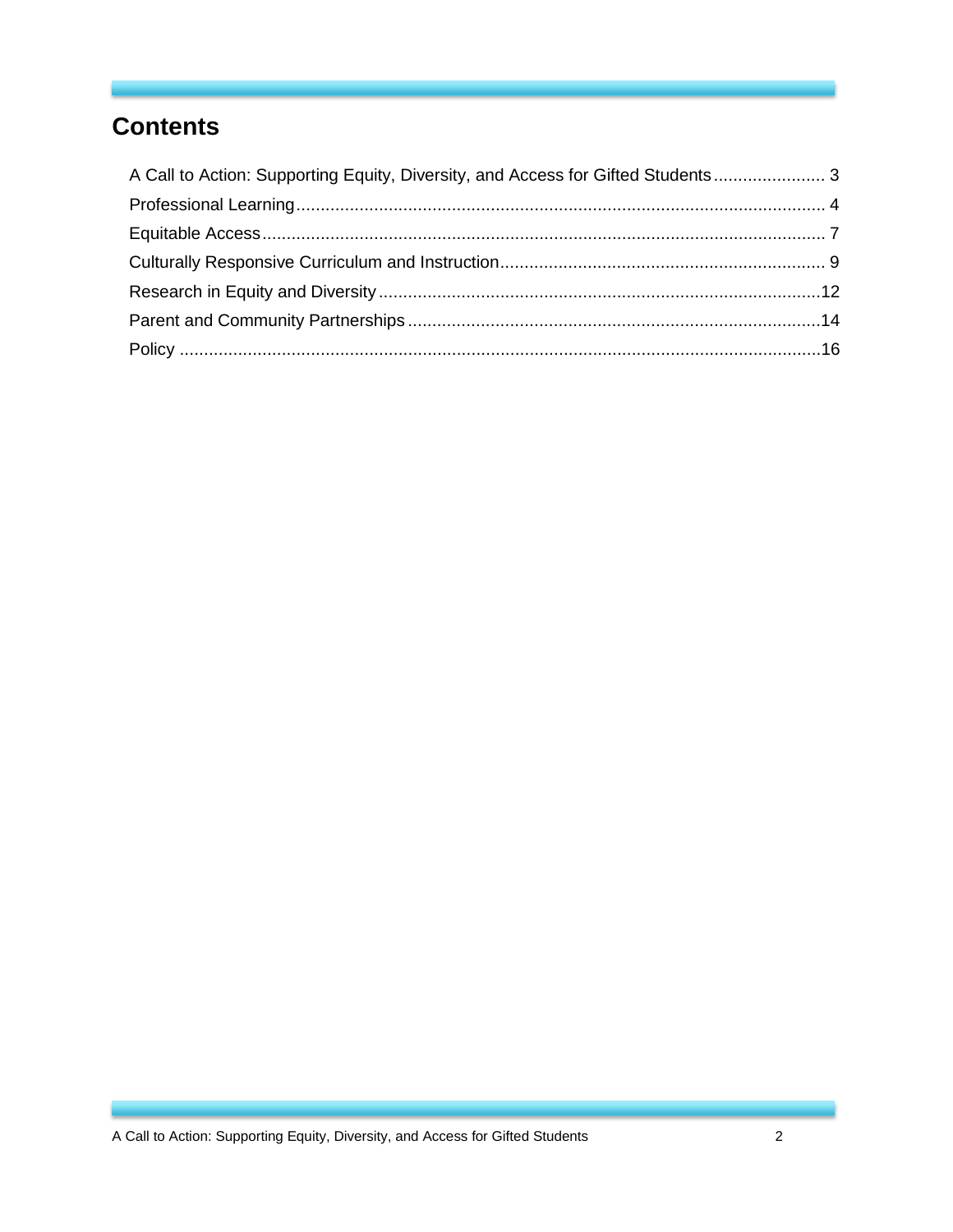# <span id="page-3-0"></span>**A Call to Action: Supporting Equity, Diversity, and Access for Gifted Students**

In a diverse society, it is critical that we find and develop the gifts and talents of all children and youth in our nation. Equity, diversity, access, and excellence are essential to high-level academic achievement. Diversity has been a topic of discussion in America for decades. Embedded in discussions of equity, diversity, access, and excellence are race, culture, class, ethnicity, income, gender, sexual orientation, linguistic differences, and learning differences.

Our Mission Statement speaks directly to this:

The Association for the Gifted (TAG), a division of the Council for Exceptional Children (CEC), embraces and supports the needs of students with gifts and talents, focusing on multiexceptional and other diverse learners, through advocacy, professional learning, and resources.

CEC-TAG values working collaboratively and respectfully to advocate for quality education and service for all children with gifts and talents, especially those who are twice-exceptional (2e) and from other diverse populations. Given TAG's emphasis on equity, diversity, and inclusion, this document is a call to action for all stakeholders, as there is shared responsibility for providing schools where all students thrive, including gifted and talented students from racially, culturally, ethnically, and linguistically different (RCELD) populations who are too often underrepresented. In order to achieve diversity, equity, and inclusion, action is required in six areas:

- professional learning,
- equitable access,
- culturally responsive curriculum and instruction,
- research in equity and diversity,
- parent and community partnerships, and
- policy.

This call to action presents key data points, recommendations, resources to learn more, and research references in each of the six action areas. Developing the strengths of all gifted and talented and high-ability learners requires purposeful actions by all stakeholders to ensure a bright future for our nation and our world.

*Please note, researchers often use the terms "Hispanic" and "Latinx" interchangeably. For consistency, the term "Latinx" is used more frequently in this resource. In addition, the authors believe the phrase "racially, culturally, ethnically, and linguistically diverse" (RCELD) student is the most inclusive of the populations most often underrepresented in gifted and talented services and advanced courses.*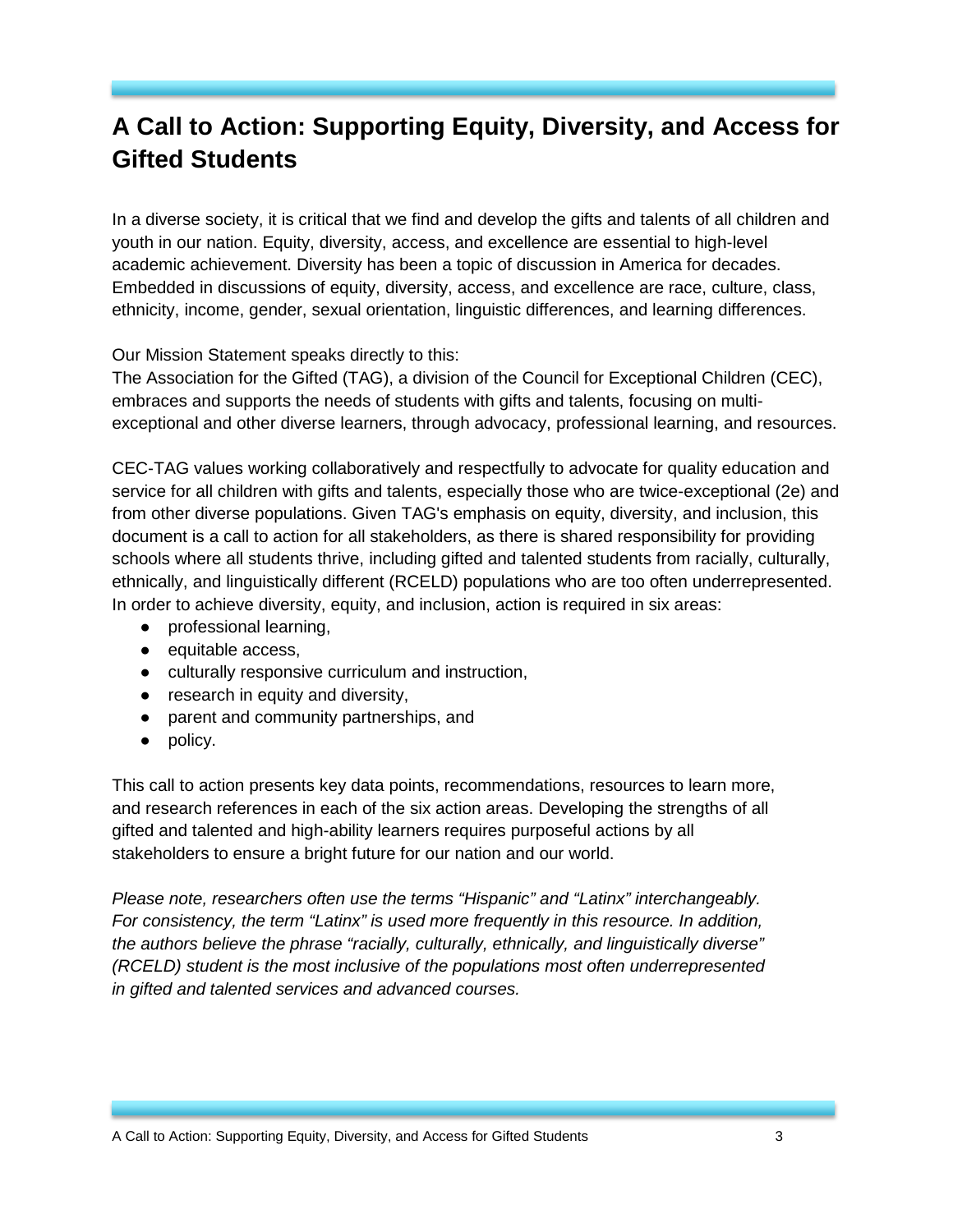# <span id="page-4-0"></span>**Professional Learning**

After earning a certificate, licensure, or endorsement in gifted education, educational professionals typically participate in annual professional learning to increase their effectiveness and enhance learning for students with gifts and talents. Professional learning should bring awareness to disparities in identification and services and suggest actions to overcome them. Ideally, preservice teachers and all other educators would be offered similar professional learning because these students are gifted and talented all day long, every day.

#### **The Data**

The underrepresentation of racially, culturally, ethnically, and linguistically different (RCELD) students, as well as students who are twice-exceptional (2e), has been an ongoing discussion in gifted education for decades. The underrepresentation data are persistent, pervasive, and overwhelming; underrepresentation is a loss, not only for the students, but also for the nation. Effective, ongoing professional learning focused on equity, diversity, and inclusiveness proves critical to move the nation's schools toward increasing these populations' participation in gifted education services.

- Only five states require gifted coursework as part of preservice teacher and administrator training, and only four states require gifted coursework as part of counselor training (Plucker et al., 2018).
- A 2019 survey conducted by Education Week Research found that "most ... general education teachers receive training on working with gifted students but only a minority report that the training is mandatory" (p. 4).
- There is a "cultural mismatch between our predominantly White, female, middle-class teaching force and our increasingly culturally diverse population of students" (Davis, 2019, p. 52).
- Many educators feel unprepared to serve and teach students from diverse backgrounds even after having one or two courses on the topic (Nieto, 2013). If giftedness is added to the equation, educators feel even less prepared.
- According to the National 2e Community of Practice, "working successfully with this unique population [2e students] requires specialized academic training and ongoing professional development" (AEGUS, n.d., para. 4).

#### **Recommendations**

What professional learning strategies for gifted and general education personnel can improve identification, enrollment, and retention of students receiving gifted services, particularly students who are RCELD or twice-exceptional (2e)? Gifted education researchers, theorists, authors, practitioners, and advocates committed to this question have identified recommendations:

● Develop system-wide equity, diversity, and inclusion policies and frameworks for professional learning for schools and districts.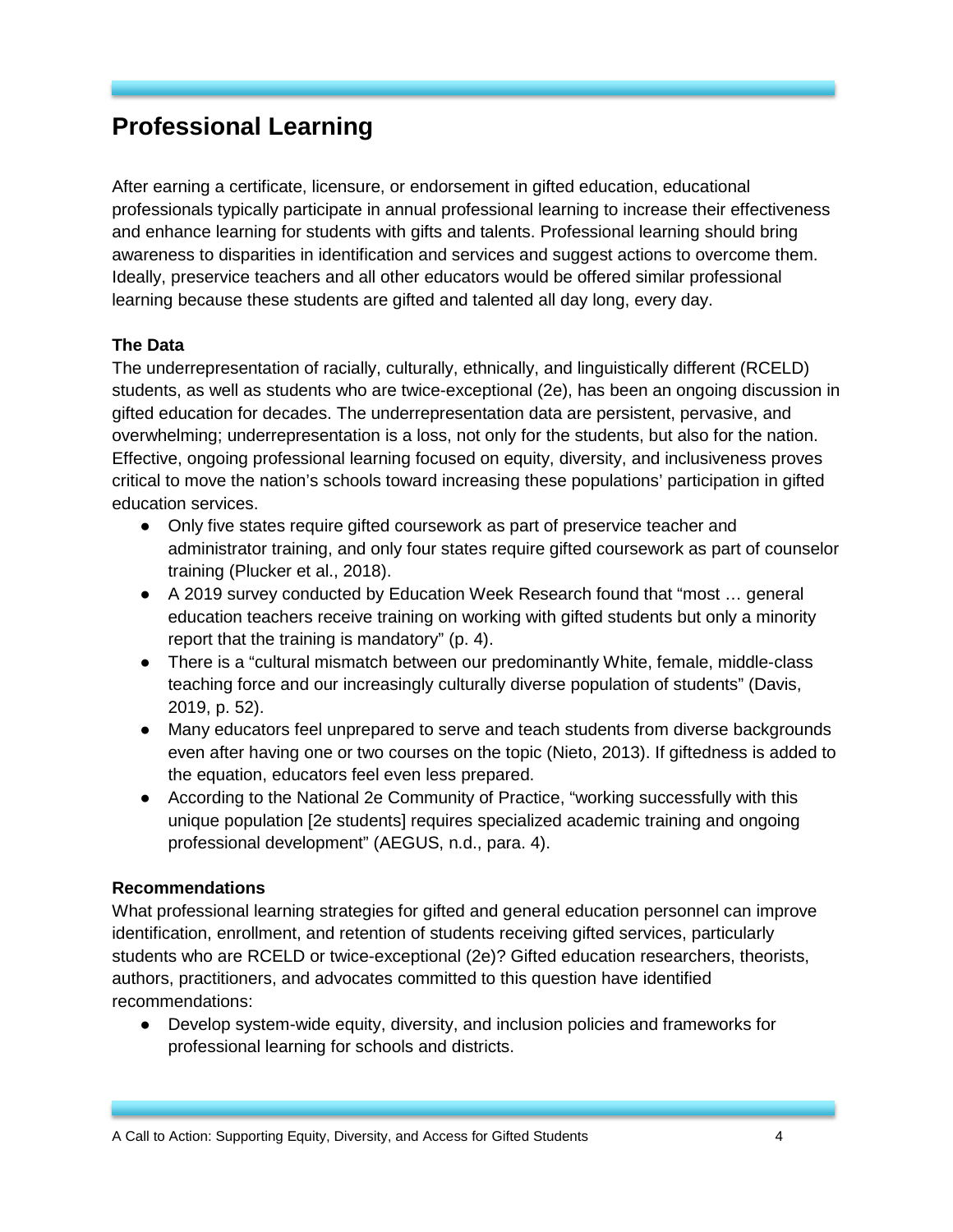- Provide quality foundational training in special and gifted education to increase the chance of educators meeting the needs of students who are twice-exceptional (2e) (Baldwin et al., 2015)
- Incorporate gifted education, particularly training and experiences in differentiating for high-ability learners, in educator preparation programs so that preservice teachers are better prepared to address the needs of students with gifts and talents (Brevik et al., 2018).
- Design professional learning experiences for teachers, counselors, and administrators about identifying and serving RCELD gifted students that are specific to the school's and district's student body and includes culturally relevant content, a safe space for candid conversations, and a collaborative approach (Lewis et al., 2018).
- Conduct an annual evaluation of gifted professional learning practices, including an equity audit.

- "Reframing Professional Learning to Meet the Needs of Teachers Working With Culturally Diverse Gifted Learners" (a chapter by Joy Lawson Davis in *Best Practices in Professional Learning and Teacher Preparation Series: Special Topics for Gifted Professional Development [Vol. 2]*)
- "Administrative Leadership in Gifted Education" (a chapter by Tarek Grantham, Kristina Collins, and Kenneth Dickson in the second edition of *Critical Issues and Practices in Gifted Education: What the Research Says*)
- Learning Forward (https://learningforward.org/)

# **References**

Association for the Education of Gifted Underachieving Students. (n.d.). *Our work*. https://www.aegus1.com/our-work

- Baldwin, L., Baum, S., Pereles, D., & Hughes, C. (2015). Twice-exceptional learners: The journey toward a shared vision. *Gifted Child Today, 38*(4), 206–214. [https://doi.org/10.1177/1076217515597277](https://doi.org/10.1177%2F1076217515597277)
- Brevik, L. M., Gunnulfsen, A. E., & Renzulli, J. S. (2018). Student teachers' practice and experience with differentiated instruction for students with higher learning potential. *Teaching and Teacher Education, 71*(1), 34-45. https://doi.org/10.1016/j.tate.2017.12.003
- Davis, J. L. (2019). Reframing professional learning to meet the needs of teachers working with culturally diverse gifted learners. In A. M. Novak & C. L. Weber (Eds.), *Best practices in professional learning and teacher preparation: Special topics for gifted professional development* (Vol. 2, pp. 51–70). Prufrock Press.
- Education Week Research Center. (2019). *Gifted education: Results of a national survey*. https://www.edweek.org/media/2019/11/25/gt%20survey%20reportfinal%2011.25.19.pdf
- Lewis, K. D., Novak, A. M., & Weber, C. L. (2018). Where are gifted students of color? Case studies outline strategies to increase diversity in gifted programs. *The Learning*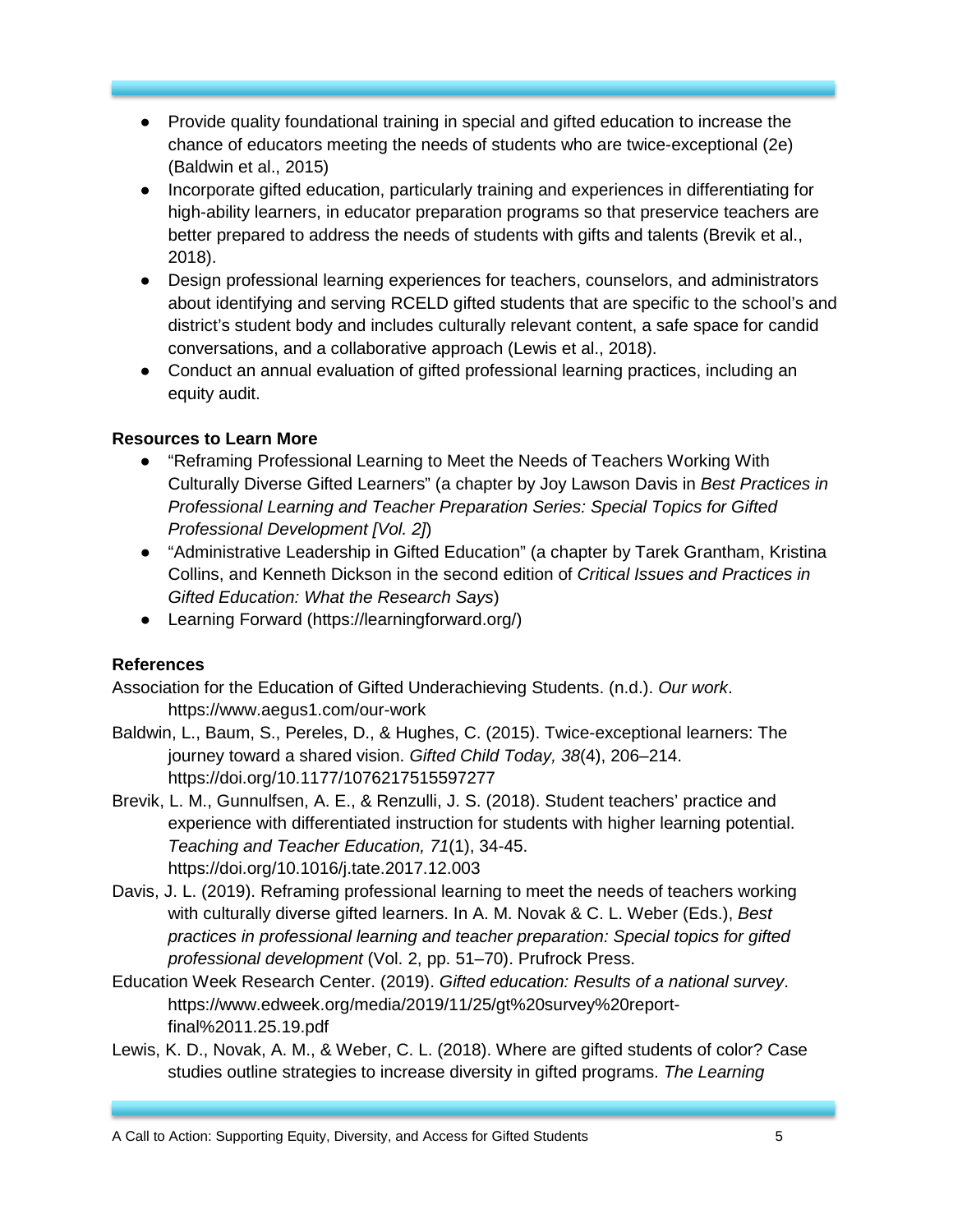*Professional, 39*(4), 50–58. https://learningforward.org/wpcontent/uploads/2018/08/where-are-gifted-students-of-color.pdf

- Nieto, S. (2013). *Finding joy in teaching students of diverse backgrounds: Culturally responsive and socially just practices in U.S. classrooms*. Heinemann.
- Plucker, J. A., Glynn, J., Healey, G., & Dettmer, A. (2018). *Equal talents, unequal opportunities: A report card on state support for academically talented low-income students* (2nd ed.). Jack Kent Cooke Foundation. [https://www.jkcf.org/research/equal-talents-unequal](https://www.jkcf.org/research/equal-talents-unequal-opportunities-second-edition-a-report-card-on-state-support-for-academically-talented-low-income-students/)[opportunities-second-edition-a-report-card-on-state-support-for-academically-talented](https://www.jkcf.org/research/equal-talents-unequal-opportunities-second-edition-a-report-card-on-state-support-for-academically-talented-low-income-students/)[low-income-students/](https://www.jkcf.org/research/equal-talents-unequal-opportunities-second-edition-a-report-card-on-state-support-for-academically-talented-low-income-students/)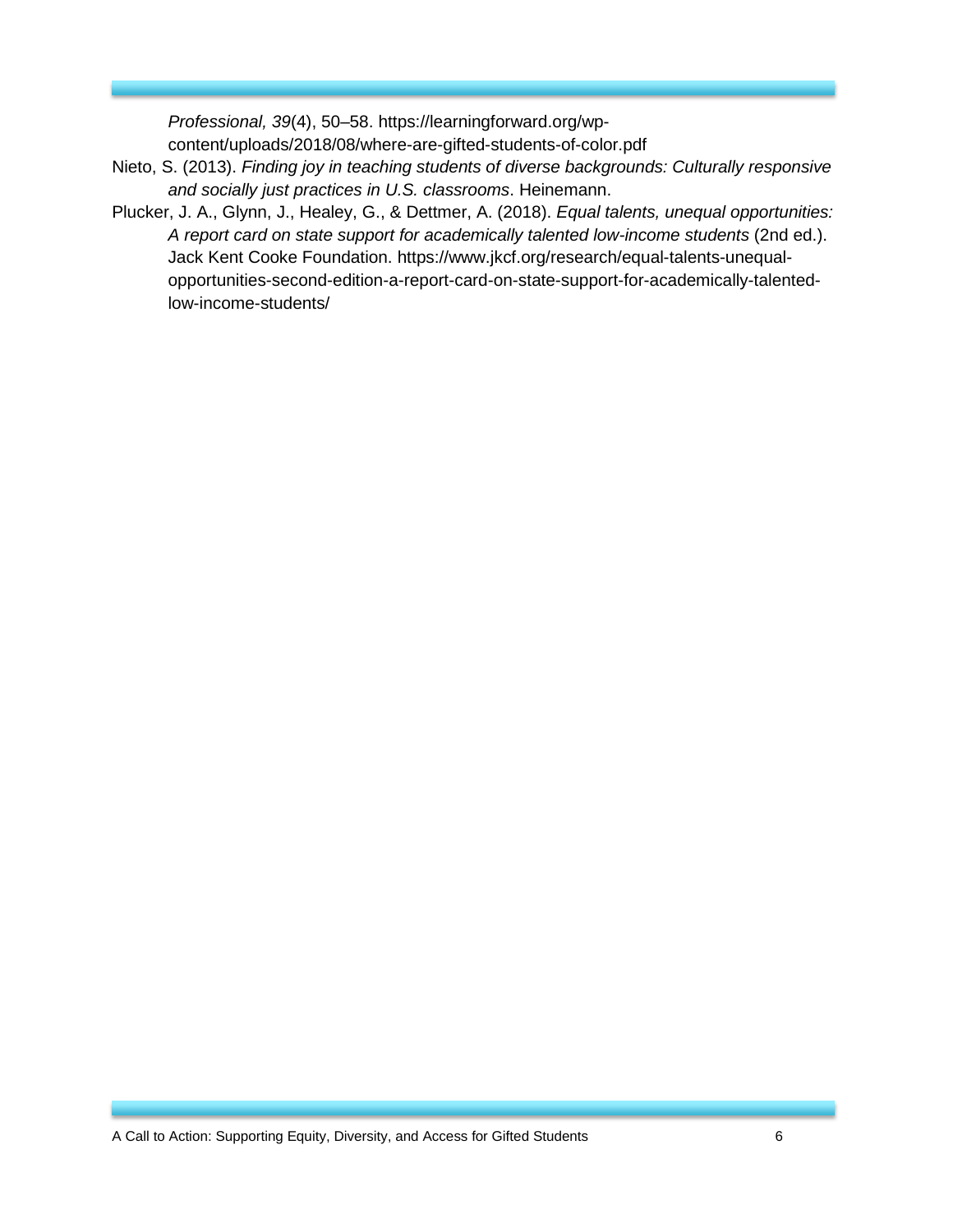# <span id="page-7-0"></span>**Equitable Access**

Despite considerable academic conversation and study, underrepresentation of racially, culturally, ethnically, and linguistically different (RCELD) students and those who are twiceexceptional (2e) persists in gifted and talented services and advanced courses. Although a few programs across the country are making strides in this area, the problem continues to be pervasive, and the performance divide is growing.

### **The Data**

Educators and the public tend to be aware of the Achievement Gap, but few are well versed in the Excellence Gap. According to Plucker and Peters (2016), "Excellence Gaps are differences between subgroups of students performing at the highest levels of achievement" (p. ix). Despite an increase in the number of students scoring at advanced levels on the National Assessment of Educational Progress, there has not been an increase in students from low-income backgrounds scoring at advanced levels. Therefore, the Excellence Gap has continued to increase over time and is present at all educational levels (Jack Kent Cooke Foundation [JKCF], 2019). Patrick et al. (2020) found several factors contributing to this disparity. Their research focused specifically on students who are Black and Latinx, but what they learned applies to all students who are RCELD and/or twice-exceptional (2e).

- Students who are Black, Latinx, or from low-income backgrounds are underrepresented in gifted and talented services.
- Many schools offer little to no advanced coursework, such as Algebra I for eighth graders, Advanced Placement, International Baccalaureate, and dual credit courses.
- Students who are Black and Latinx are disproportionately less likely to be in advanced courses even when their schools offer it. Schools that predominantly serve Black and Latinx students have fewer seats in advanced courses, and other schools that offer advanced courses do not enroll Black and Latinx students in those courses in representative numbers.

The JKCF (2020) reported that despite scoring in the top quartile academically, one quarter of students from the bottom economic quartile do not take college entrance exams or apply to college.

#### **Recommendations**

The inequity illustrated by the Excellence Gap must be addressed in numerous ways. All stakeholders play a role in solving this educational crisis. The following recommendations may help a community address the Excellence Gap:

- Employ best practices in the identification of children and youth as gifted and talented.
	- Utilize local norms in schools in which few children are identified as gifted and talented (Plucker & Peters, 2016).
	- Utilize universal screening to cast a wide net for the identification of children as gifted and talented (Patrick, et al., 2020; Plucker & Peters, 2016).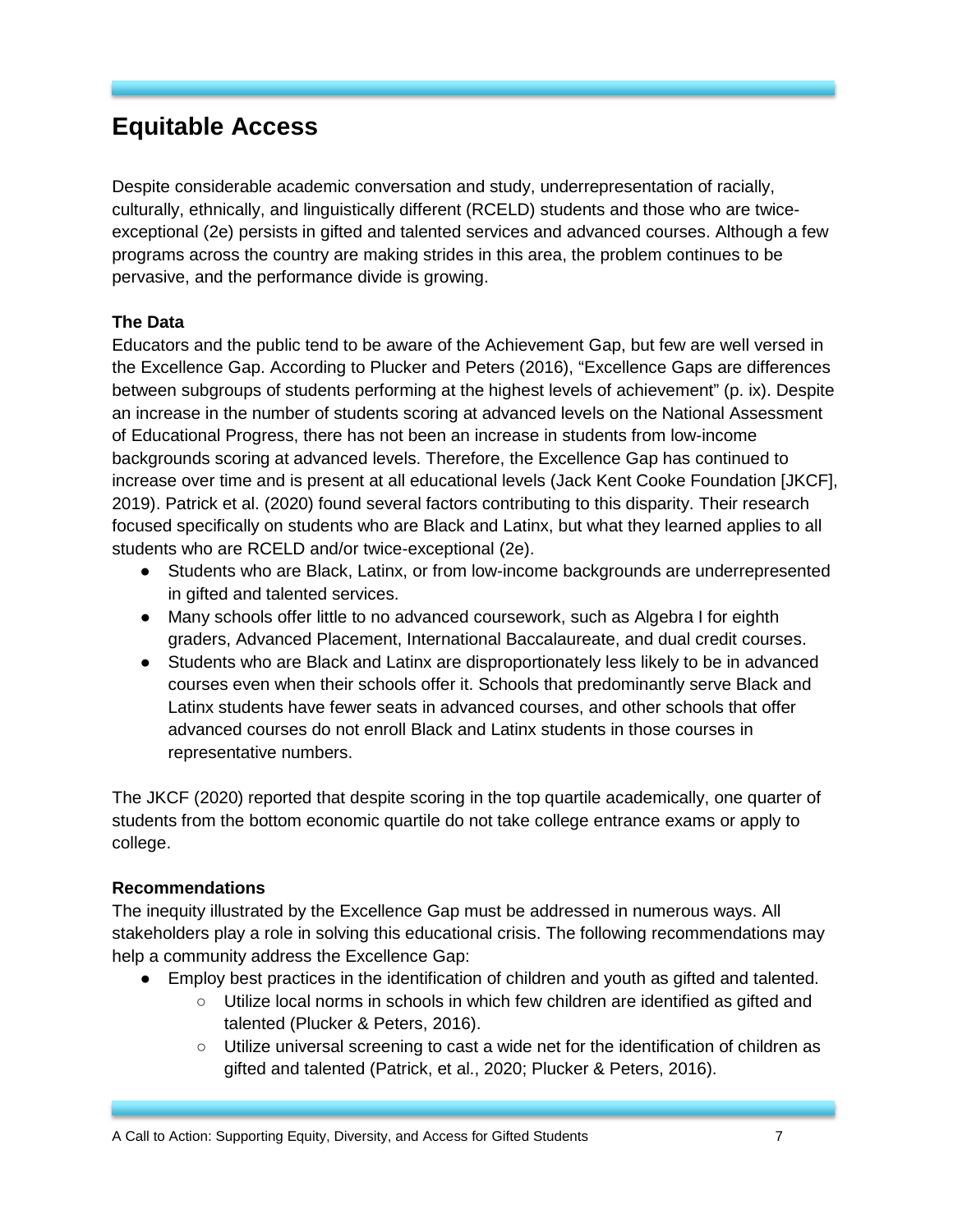- Utilize multiple measures, including alternative assessments, to ensure opportunities for advanced learning (Plucker & Peters, 2016).
- Employ open enrollment/access to advanced coursework within a school and district, and ensure the policy is well known to students and parents.
- Prepare students to participate in advanced learning opportunities by frontloading, which includes scaffolding skills and concepts (Plucker & Peters, 2016).
- Increase the number and sections of Advanced Placement courses to accommodate larger numbers of students (Patrick et al., 2020).

- Acceleration Institute at the Belin-Blank Center [\(https://www.accelerationinstitute.org/\)](https://www.accelerationinstitute.org/)
- Jack Kent Cooke Foundation [\(https://www.jkcf.org/\)](https://www.jkcf.org/)
- The Education Trust [\(https://edtrust.org/\)](https://edtrust.org/)

#### **References**

Jack Kent Cooke Foundation. (2019, July). *New research brief: The Excellence Gap is growing.*  <https://www.jkcf.org/our-stories/research-brief-excellence-gap/>

Jack Kent Cooke Foundation. (2020). *What is the Excellence Gap?* https://www.jkcf.org/ourresearch/what-is-the-excellence-gap/

Patrick, K., Socol, A., & Morgan, I. (2020, January). *Inequities in advanced coursework: What's driving them and what leaders can do.* The Education Trust. https://edtrust.org/resource/inequities-in-advanced-coursework/

Plucker, J. A., & Peters, S. J. (2016). *Excellence Gaps in education: Expanding opportunities for talented youth*. Harvard Education Press.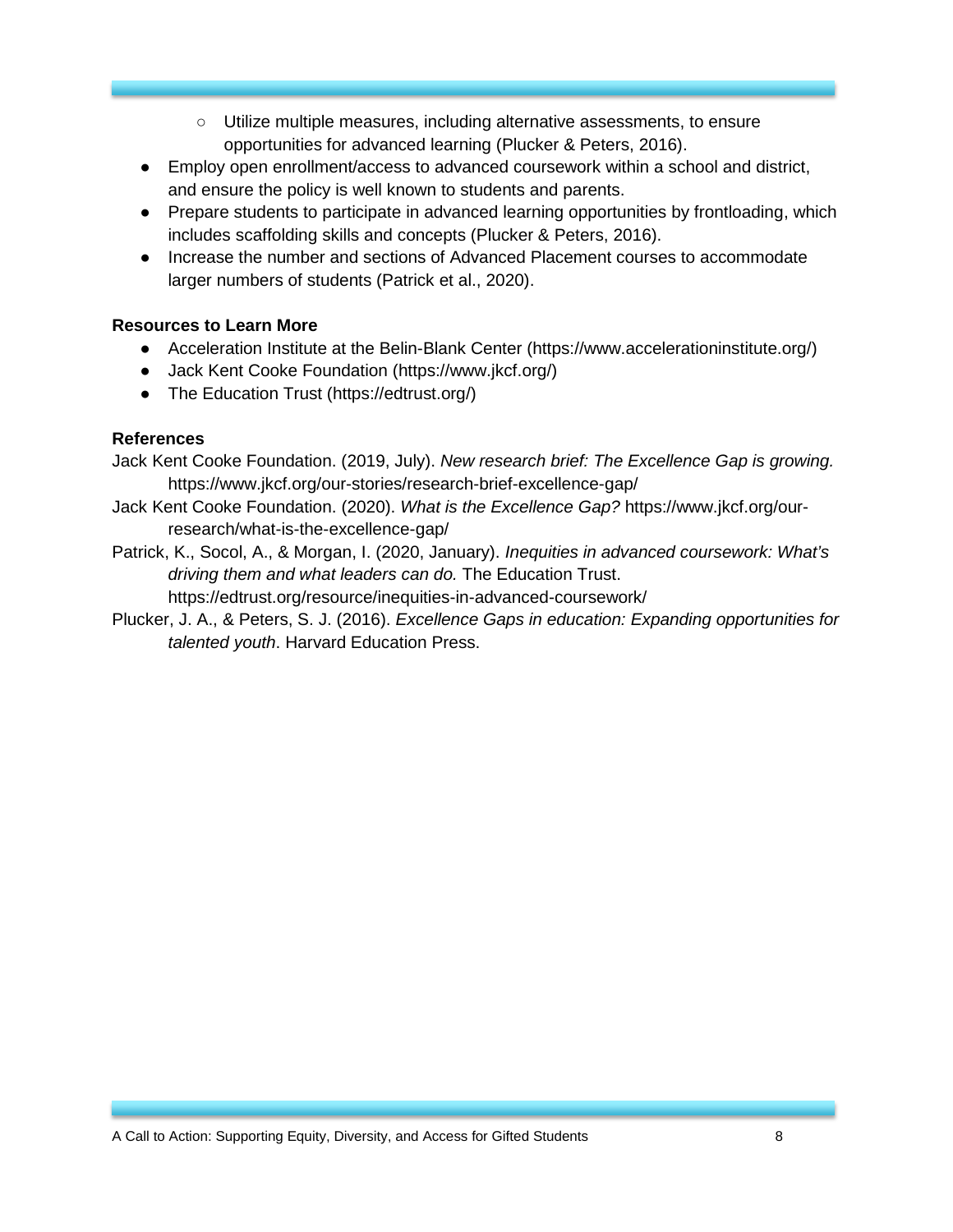# <span id="page-9-0"></span>**Culturally Responsive Curriculum and Instruction**

RCELD refers to students who are racially, culturally, ethnically, and linguistically different—all historically underserved groups of children in the U.S. educational system (Artiles et al., 2010). They include students who are Black, Latinx, and Native American descent; English learners; and those from low-socioeconomic backgrounds. Their academic achievement in gifted services relies on instructional and curricular support provided by classroom teachers. RCELD students and students who are twice-exceptional (2e) need curriculum and instruction that develop and hone their strengths. Current research, action steps, and resources can be used to incorporate culturally responsive curriculum and instructional support for diverse populations receiving gifted services.

# **The Data**

Culturally responsive curriculum and instruction within gifted services afford RCELD students opportunities to experience academic success because the curriculum and instruction utilize cultural knowledge, prior experiences, and product and performance preferences of diverse students to make learning more appropriate and effective for them.

- Researchers have concluded that culturally responsive practices are helpful for all students and should not just be targeted towards RCELD students in schools within special programs like gifted education (Ford, 2014; Gay, 2010; Ladson-Billings, 2014).
- Culturally responsive educators are adept at motivating all students, including those with gifts and talents, and understand that students of color may face more challenges than their White classmates and peers (Wright et al., 2017).
- Gifted students of color want, need, and deserve to see themselves mirrored in curriculum and literature (Ford et al., 2018).
- In order to appropriately serve culturally and linguistically diverse exceptional students, educators must demonstrate cultural responsiveness when interacting with the learners and families (Obiakor, 2012).
- A culturally responsive curriculum benefits all children, including those with gifts and talents, by building on the richness of varied lived experiences and cultures to make learning more meaningful (Bergeron, 2008).

# **Recommendations**

The inequities experienced by RCLED students and students who are twice-exceptional (2e) must be addressed. The following recommendations may help stakeholders address those inequities:

- Implement culturally responsive curriculum which is characterized by the following:
	- thematic organization (Nieto, 2013);
	- real-world application and relevant current event integration (Gay, 2010);
	- ongoing and diagnostic assessment (Ladson-Billings, 1995);
	- high expectations for all groups with support to mirror the expectation (Ladson-Billings, 2014); and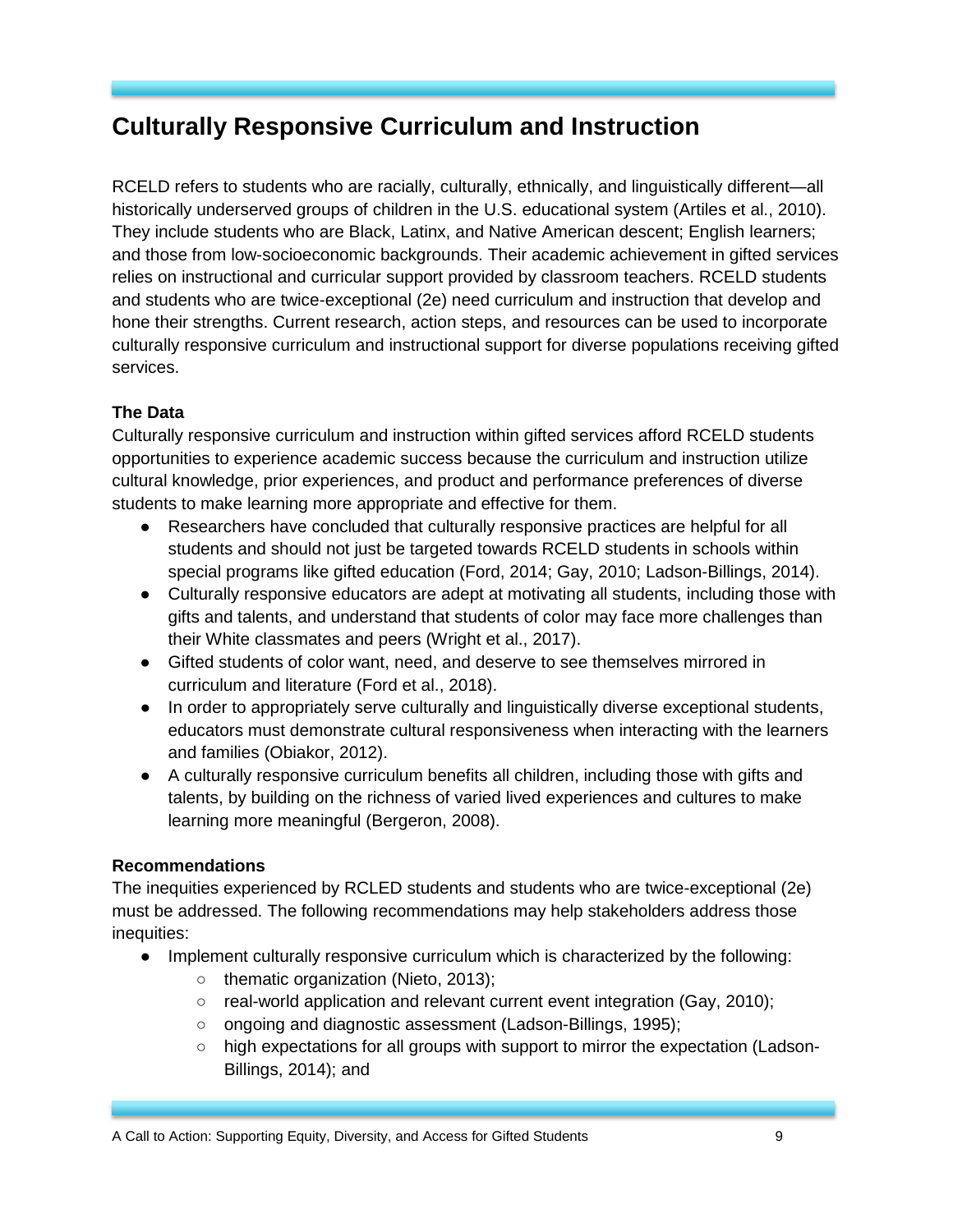- cultures incorporated into the curriculum (Ford et al, 2018).
- Implement culturally responsive instructional practices, which include the following:
	- modeling and scaffolding (Gay, 2010);
	- cooperative and flexible grouping (Santamaria, 2009);
	- inquiry-based classroom environment (Linan-Thompson et al., 2018);
	- graphic organizers and highly visual creative student outputs (Nieto, 2013); and
	- student ownership of the learning process (Gay, 2010).

- Teaching Tolerance Lesson Plans and Teacher Guides (https://www.tolerance.org/frameworks)
- A Culturally Responsive Equity-Based Bill of Rights for Gifted Students of Color (https://www.nagc.org/blog/culturally-responsive-equity-based-bill-rights-gifted-studentscolor)

# **References**

- Artiles, A., Kozleski, E., Trent, S., Osher, D., & Ortiz, A. (2010). Justifying and explaining disproportionality, 1968–2008: A critique of underlying views of culture. *Exceptional Children*, *76*(3), 279–299. https://doi.org/10.1177/001440291007600303
- Bergeron, B. S. (2008). Enacting a culturally responsive curriculum in a novice teacher's classroom: Encountering disequilibrium. *Urban Education*, *43*(1), 4–28. https://doi.org[/10.1177/0042085907309208](https://doi-org.proxy.tamuc.edu/10.1177/0042085907309208)
- Ford, D. Y. (2014). Why education must be multicultural: Addressing a few misperceptions with counterarguments. *Gifted Child Today*, *37*(1), 59–62. https://doi.org/10.1177/1076217513512304
- Ford, D. Y., Dickson, K. T., Davis, J. L., Scott, M. T., & Grantham, T. C. (2018). A culturally responsive equity-based bill of rights for gifted students of color. *Gifted Child Today*, *41*(3), 125–129.<https://doi.org/10.1177/1076217518769698>
- Gay, G. (2010). *Culturally responsive teaching practices: Theory, research, and practice* (2nd ed.). Teachers College Press.
- Ladson-Billings, G. (1995). Toward a theory of culturally relevant pedagogy. *American Educational Research Journal*, *32*(3), 465–491. https://doi.org/10.3102/00028312032003465
- Ladson-Billings, G. (2014). Culturally relevant pedagogy 2.0: Aka the remix. *Harvard Educational Review*, *84*(1), 74–84. https://doi.org/10.17763/haer.84.1.p2rj131485484751
- Linan-Thompson, S., Lara-Martinez, J. A., & Cavazos, L. O. (2018). Exploring the intersection of evidence-based practices and culturally and linguistically responsive practices. *Intervention in School and Clinic, 54*(1), 6–13. <https://doi.org/10.1177/1053451218762574>
- Nieto, S. (2013). *Finding joy in teaching students of diverse backgrounds: Culturally responsive and socially just practices in U.S. classrooms*. Heinemann.
- Obiakor, F. E. (2012). *Multicultural special education: Culturally responsive teaching*. Pearson.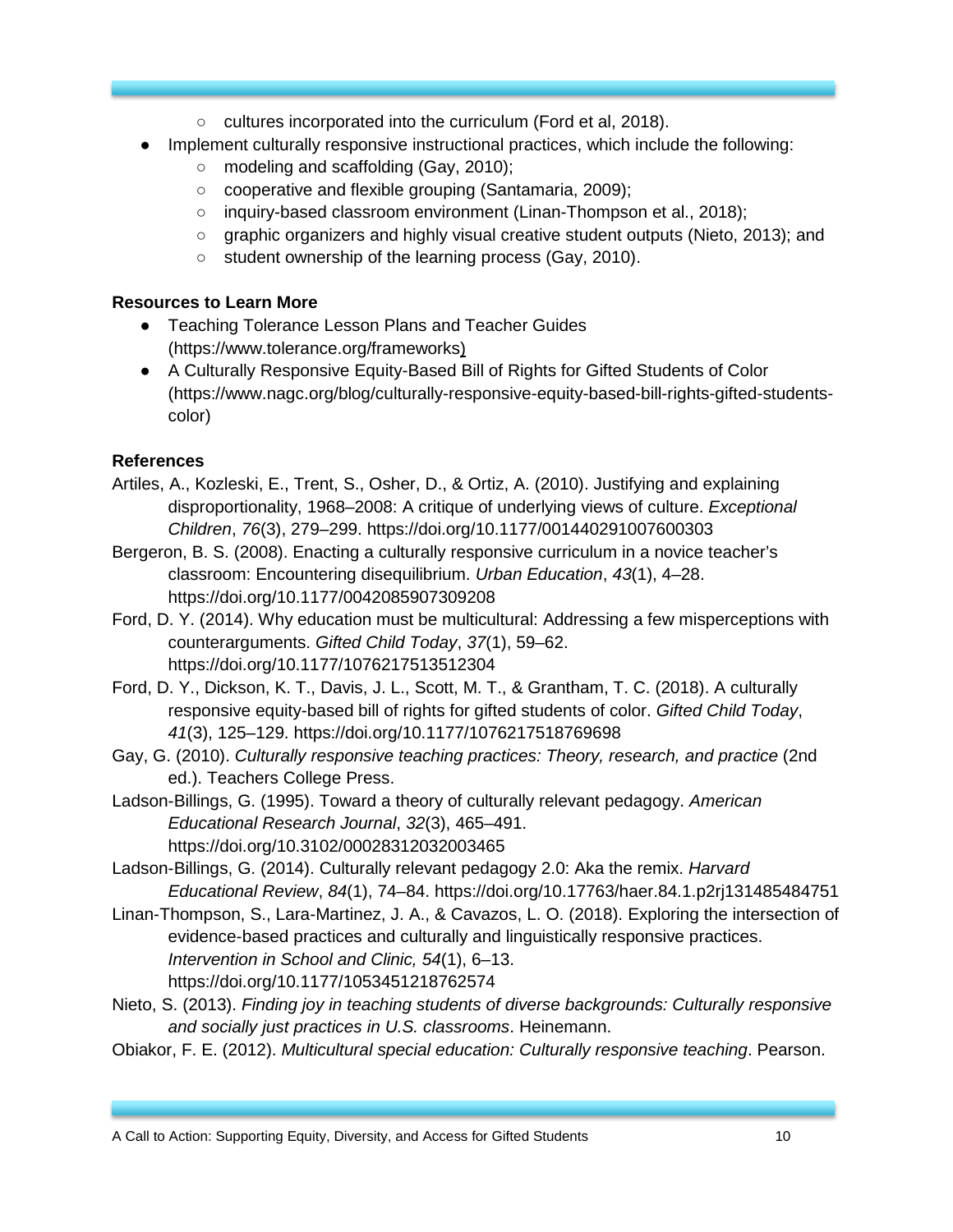- Santamaria, L. J. (2009).Culturally responsive differentiated instruction: Narrowing gaps between best pedagogical practices benefiting all learners. *Teachers College Record, 111*(1), 214–247.
- Wright, B. L., Ford, D. Y., & Young, J. L. (2017). Ignorance or indifference? Seeking excellence and equity for underrepresented students of color in gifted education. *Global Education Review, 4*(1), 45–60.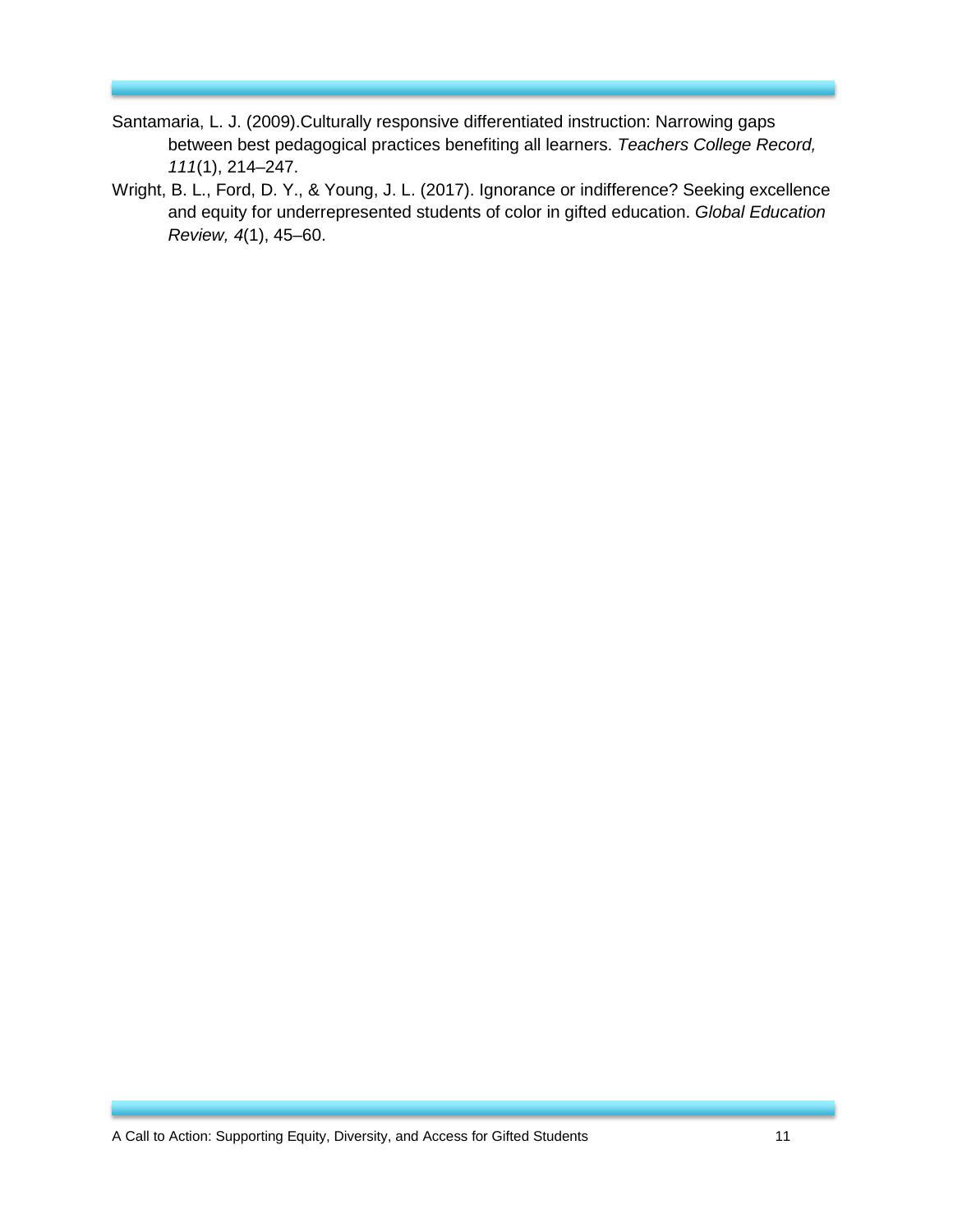# <span id="page-12-0"></span>**Research in Equity and Diversity**

Renzulli (1999) identified the lack of equity in gifted education as "a time bomb that is slowly ticking away in our field" (p. 129), and added that this time bomb would "erode political support" for gifted education and that the field needed to act on these concerns in "specific and concrete ways" (p. 130). We see this prediction coming to fruition. Equity and diversity in gifted education are currently in the limelight as states are restructuring or even eliminating gifted education services altogether. Claims that services are inequitable and facilitate racial and ethnic segregation in education are the crux of the issue. Misdiagnosis and underidentification of children and youth with gifts and talents, in general, occur for many reasons and are especially prevalent among learners from RCELD populations and students who are twice-exceptional (2e). Dreilinger (2019) reported that "in addition to the 3.3 million U.S. public school children identified as gifted, there are as many as 3.6 million gifted children being overlooked in school" (para. 1). Although these issues are clearly known within the field of gifted education, there is little research establishing evidenced-based practices to address them.

### **The Data**

There is a critical need for research regarding strategies to support equitable identification and services.

- Plucker and Callahan (2014) stated that the current status of research in the field of gifted education "involves theory and model generative essays, research studies, and applied/advice pieces; …within the research category, the bulk of the research in gifted education has been descriptive and correlational" (p. 393).
- In a content analysis of the literature relevant to 2e students, Hughes-Lynch and Troxclair (2019) found very limited research-based data.
- Ford and colleagues (2008) stated, "Little attention, if any, has focused on the concept of 'racially, culturally, and linguistically responsive research'" (p. 82). This is a significant issue related to cross-cultural research.

#### **Recommendations**

The lack of research focused on identifying evidence-based practices to better serve RCLED students and students who are twice-exceptional (2e) must be addressed. The following recommendations may help stakeholders address those inequities:

- Increase replication of existing studies on the Excellence Gap and the use of nonverbal assessments to identify RCLED students (Plucker & Callahan, 2014).
- Increase experimental research on interventions, assessment that aligns with outcomes, the use of new designs and statistical analyses, and involvement of government regarding data collection (Plucker & Callahan, 2014).
- Partner with local school districts, universities, and educational support organizations to study the effectiveness of program changes made to better identify and serve gifted RCELD students and 2e students.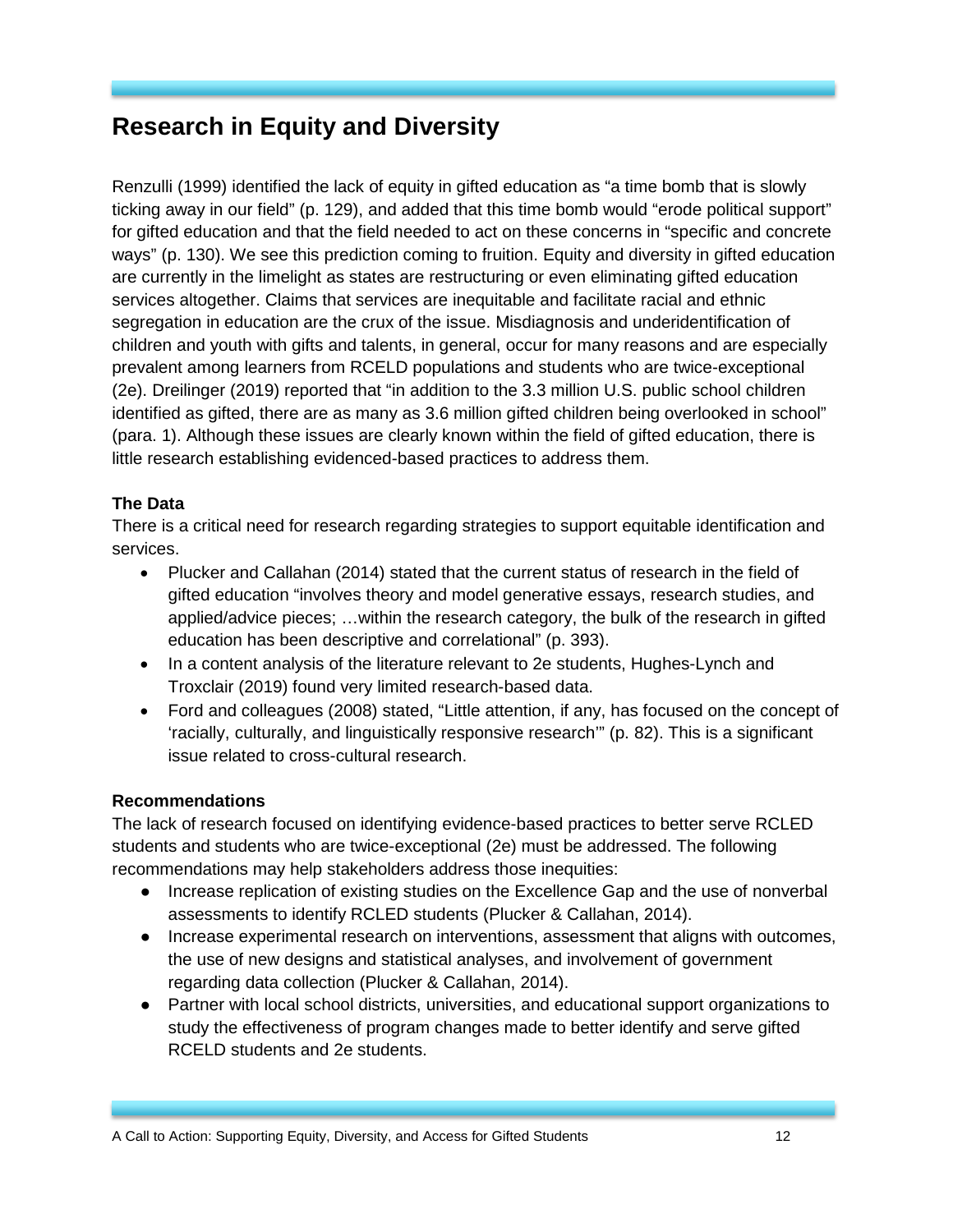- Evaluate every aspect of research projects from a cross-cultural perspective, and utilize strategies that are appropriate for diverse groups (Ford et al., 2008).
- Develop cross-cultural competence by being self-aware, socially responsible, culturally aware, and recognizing researcher biases (Ford et al., 2008).

- Council for Exceptional Children, The Association for the Gifted (http://cectag.com/)
- *Journal for the Education of the Gifted* (https://journals.sagepub.com/home/jeg)
- National Center for Research on Gifted Education [\(https://ncrge.uconn.edu/\)](https://ncrge.uconn.edu/)
- Research on Giftedness, Creativity, and Talent Develop Special Interest Group, a part of the American Educational Research Association [\(https://www.aera.net/SIG091/Research-on-Giftedness-Creativity-and-Talent-](https://www.aera.net/SIG091/Research-on-Giftedness-Creativity-and-Talent-Development)[Development\)](https://www.aera.net/SIG091/Research-on-Giftedness-Creativity-and-Talent-Development)

### **References**

- Dreilinger, D. (2019, November 26). *Up to 3.6 million students should be labeled gifted, but aren't.* The Hechinger Report. https://hechingerreport.org/up-to-3-6-million-studentsshould-be-labeled-gifted-but-arent/
- Ford, D. Y., Moore, J. L., Whiting, G. W., & Grantham, T. C. (2008). Conducting cross-cultural research: Controversy, cautions, concerns, and considerations. *Roeper Review, 30* (2)*,* 82–92. DOI: 10.1080/02783190801954924
- Hughes-Lynch, C., & Troxclair, D. (2019, July 24-28). *Preaching to the choir: Twice-exceptional*  gifted literature analysis. [Conference Session]. 23<sup>rd</sup> World Council for the Gifted and Talented Children Conference, Nashville, TN, United States.
- Plucker, J., & Callahan, C. (2014). Research on giftedness and gifted education: Status of the field and considerations for the future. *Exceptional Children, 61*(4), 390–406. DOI: 10.1177/0014402914527244
- Renzulli, J. (1999). Reflections, perceptions, and future directions. *Journal for the Education of the Gifted*, *23*(1), 125–146.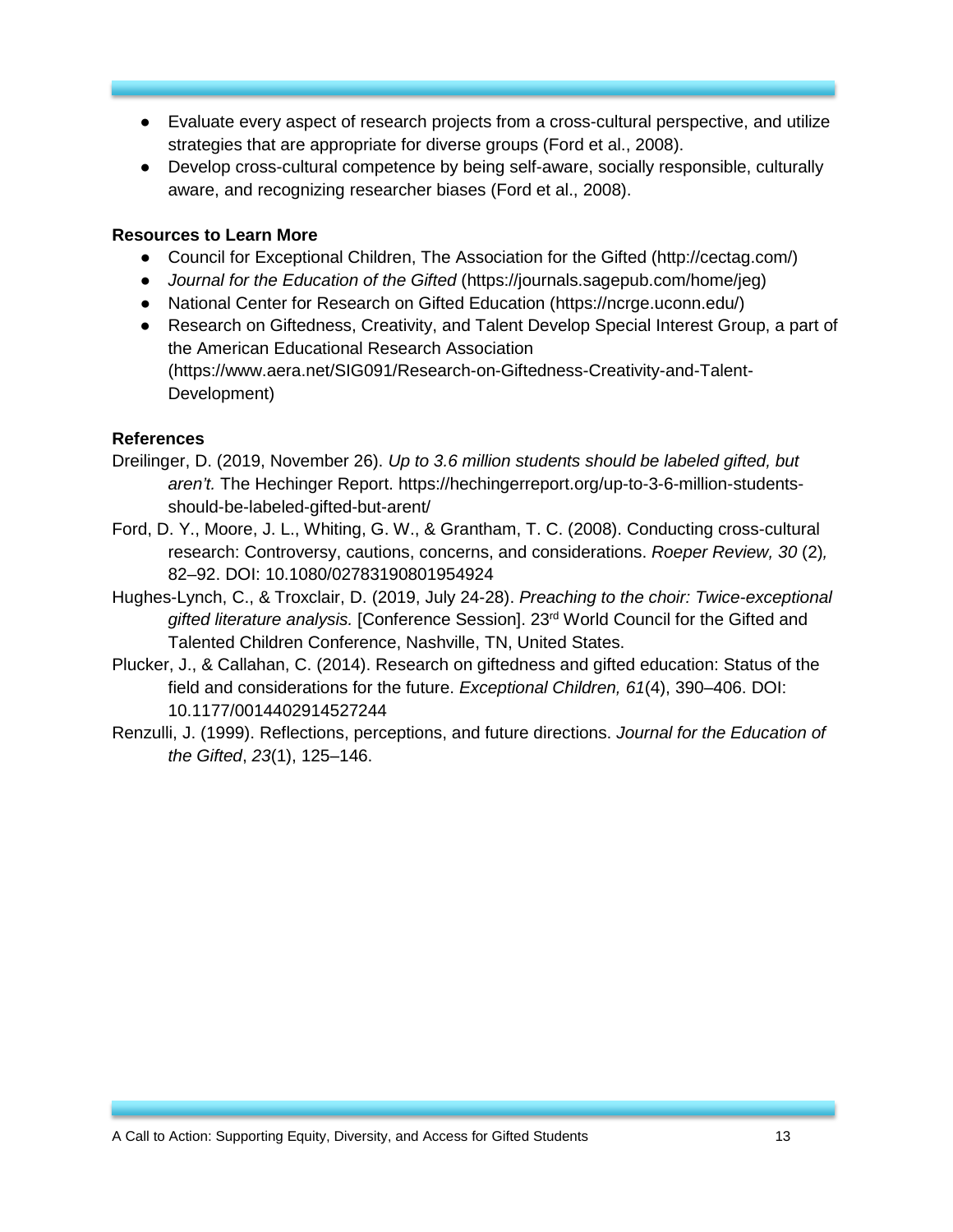# <span id="page-14-0"></span>**Parent and Community Partnerships**

Potential giftedness in racially, culturally, ethnically, and linguistically different (RCELD) children as well as children who are twice-exceptional (2e) are often overlooked or misinterpreted (Henfield et al., 2014). As a parent, then, being aware of common gifted characteristics is especially important (Luckey Goudelock, 2019) as is understanding the nature and needs children with gifts and talents. Seminal research by Dr. Mary Frasier and her colleagues at the University of Georgia explain how traits and behaviors can look different in different populations (Frasier et al., 1995). Parent and community members need to understand the nature and needs of RCELD and 2e children in order to partner with schools more effectively.

### **The Data**

Parents play a critical advocacy role for their RCELD and 2e children, and they need support to fulfil this role.

- Children need exposure to peers who share their interests and passions, which further ignites their intellectual growth and love of learning (Amend & Joerg, 2019).
- Most gifted children socialize and make friends with those more related to their mental age rather than their chronological age (Cross, 2011).
- Parents and teachers do not always see eye-to-eye when it comes to behavior concerns because behavior may vary depending on the environment (Thompson & Winsler, 2018).
- Families of gifted children often feel that they do not relate to families of nongifted children mainly due to their unique academic needs. Consequently, parents of gifted children may find it difficult to access support groups within gifted or other communities (Jolly & Matthews, 2013).

#### **Recommendations**

Children can grow socially, emotionally, and cognitively in settings intentional in supporting RCELD and 2e students with policies, procedures, and instruments (Ford, 2015). Parents can use the following recommendations to identify creative and personal strategies to better support their children's growth:

- Model and explain how to move forward after making mistakes (Amend & Joerg, 2019).
- Reflect on the stressful moments with other parents of gifted and 2e children. This interaction may provide comfort in talking to other parents with similar experiences (Zanetti et al., 2019).
- Demonstrate a comfort with personal strengths and weaknesses to help children become comfortable with their own giftedness and areas of weakness (Amend & Joerg, 2019).
- Enroll their children in enrichment programs to broaden interests within a community where students feel emotionally safe and accepted. Invitational learning is culturally responsive; it includes compassion, empathy, and a focus on justice for students (Ford, 2015).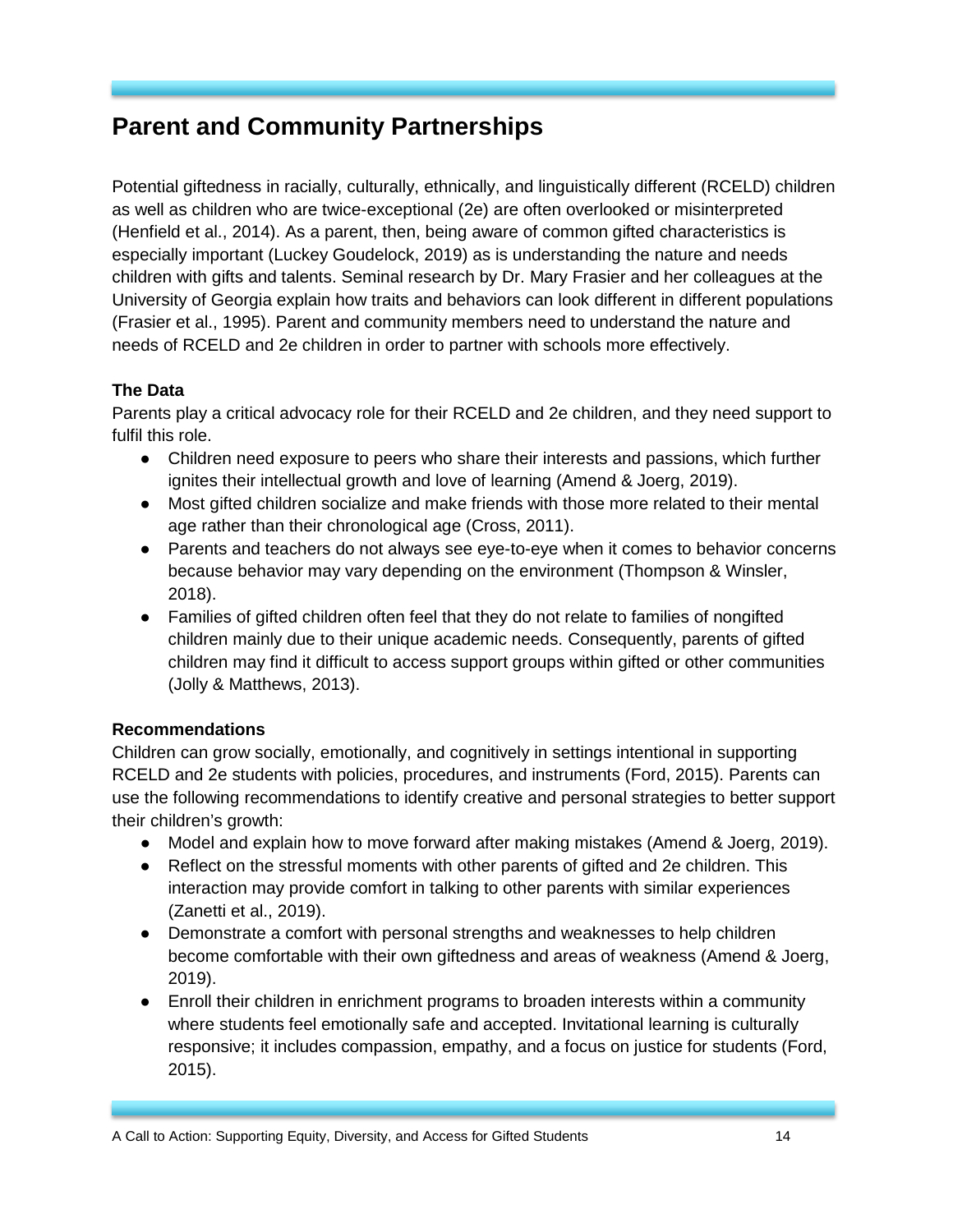- Supporting the Emotional Needs of the Gifted [\(https://www.sengifted.org/\)](https://www.sengifted.org/)
- National Association for Gifted Children Parent TIP Sheets (Timely Information for Parents) (https://www.nagc.org/resources-publications/resources-parents/parent-tipsheets)
- Our Gifted [\(https://ourgifted.com/\)](https://ourgifted.com/)
- Hoagies' Gifted Education Page (https://www.hoagiesgifted.org/parents.htm)

#### **References**

Amend, E. R. & Joerg, M. (2019). *Talking with your child about giftedness.* National Association for Gifted Children.

http://www.nagc.org/sites/default/files/Parent%20CK/NAGC%20TIP%20Sheet-Talking%20with%20Your%20Child%20About%20Giftedness.pdf.

- Cross, T. L. (2011). *Competing with myths about the social and emotional development of gifted students.* https://www.sengifted.org/post/competing-with-myths-about-the-social-andemotional-development-of-gifted-students
- Ford, D. (2015). Culturally responsive gifted classrooms for culturally different students: A focus on invitational learning. *Gifted Child Today, 38*(1), 67–69. [https://doi.org/10.1177/1076217514556697.](https://doi.org/10.1177/1076217514556697)
- Frasier, M. M., Martin, D., Garcia, J., Finley, V. S., Frank, E., Krisel, S., & King, L. L. (1995, September). *A new window for looking at gifted children.* [https://nrcgt.uconn.edu/wp](https://nrcgt.uconn.edu/wp-content/uploads/sites/953/2015/04/rm95222.pdf)[content/uploads/sites/953/2015/04/rm95222.pdf.](https://nrcgt.uconn.edu/wp-content/uploads/sites/953/2015/04/rm95222.pdf)
- Henfield, M. S., Washington, A. R., & Byrd, J. A. (2014). Addressing academic and opportunity gaps impacting gifted Black males: Implications for school counselors. *Gifted Child Today, 37*(3)*,* 147–154. [https://doi.org/10.1177/1076217514530118.](https://doi.org/10.1177/1076217514530118)
- Jolly, J. L., & Matthews, M. S. (2013). Homeschooling the gifted: A parent's perspective. *Gifted Child Quarterly, 57*(2), 121–134. [https://doi.org/10.1177/0016986212469999.](https://doi.org/10.1177%2F0016986212469999)
- Luckey Goudelock, J. D. (2019). Parenting high-ability African American children: Navigating the two-edged sword of giftedness. *Parenting for High Potential, 8*(2). [https://www.nagc.org/sites/default/files/Parenting%20for%20High%20Potential%20June](https://www.nagc.org/sites/default/files/Parenting%20for%20High%20Potential%20June%202019.pdf) [%202019.pdf](https://www.nagc.org/sites/default/files/Parenting%20for%20High%20Potential%20June%202019.pdf)
- Thompson, B., & Winsler, A. (2018). Parent-teacher agreement on social skills and behavior problems among ethnically diverse preschoolers with autism spectrum disorder. *Journal of Autism and Developmental Disorders, 48*(9), 3163–3175. https://doi.org/10.1007/s10803-018-3570-5
- Zanetti, M. A., Gualdi, G., & Cascianelli, M. (Eds.). (2019). *Understanding giftedness: A guide for parents and educators*. Routledge.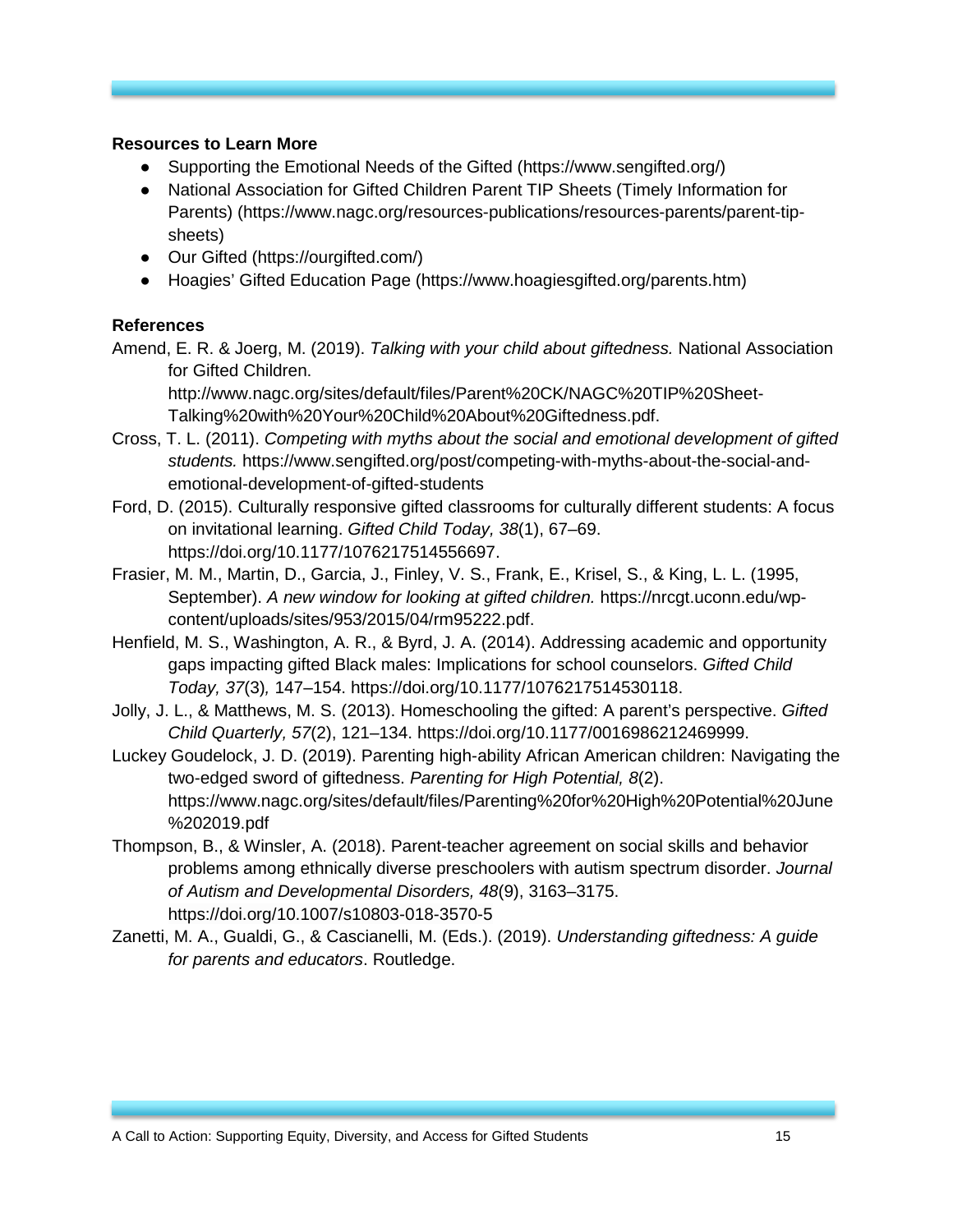# <span id="page-16-0"></span>**Policy**

Effective policies can make a significant impact on closing Excellence Gaps and increasing access so that students from all populations can thrive. States and districts that have implemented specific policies to address access have seen marked progress toward their goals in advancing equitable access to students who are racially, culturally, ethnically, and linguistically different (RCELD) or students who are twice-exceptional (2e) (Patrick et al., 2020).

# **The Data**

The Jack Kent Cooke Foundation regularly completes a state-by-state review of policies that support advanced learners. The latest report (Plucker et al., 2018) assigned states a grade based on 15 indicators that address both excellence in supporting advanced learning outcomes and closing Excellence Gaps. In addition, The Education Trust (Patrick et al., 2020) studied RCELD students' access and success in advanced coursework.

- Regarding excellence, states' grades ranged from B+ to D (Plucker et al., 2018).
- Regarding closing Excellence Gaps, states' grades ranged from C+ to F (Plucker et al., 2018). "Every state in the nation has Excellence Gaps—in grade 4, grade 8, and high school; in math and in reading" (Plucker et al., 2018, p. 8).
- Only 7 states required universal screening for at least one grade level, despite universal screening being a key step toward closing Excellence Gaps (Plucker et al., 2018).
- Black and Latinx students are not fairly represented in advanced courses due to systemic barriers (Patrick et al., 2020).

# **Recommendations**

Numerous recommendations could be made to impact closing Excellence Gaps and increasing access. A few of those recommendations are included here:

- Enact policy at the highest level possible in order to affect more students.
- Disaggregate achievement data and participation in advanced coursework by subpopulation, so that all stakeholders, including decision-makers, are informed (Patrick et al., 2020). This should include students who are twice-exceptional (2e).
- Be cognizant of state regulations and policies as well as district policies that may impact children with gifts and talents. Also be knowledgeable about policies that cross district departments such as the special education department and English Learners.
- Establish a state accountability system that focuses on growth (Plucker et al., 2018).
- Before passing policy, ask these two questions:
	- "How will this affect our brightest students?
	- How will this help other students begin to achieve at high levels?" (Plucker et al., 2010, p. 30)

# **Resources to Learn More**

● Jack Kent Cooke Foundation includes specific state data as well as other information and resources [\(https://www.jkcf.org/\)](https://www.jkcf.org/)